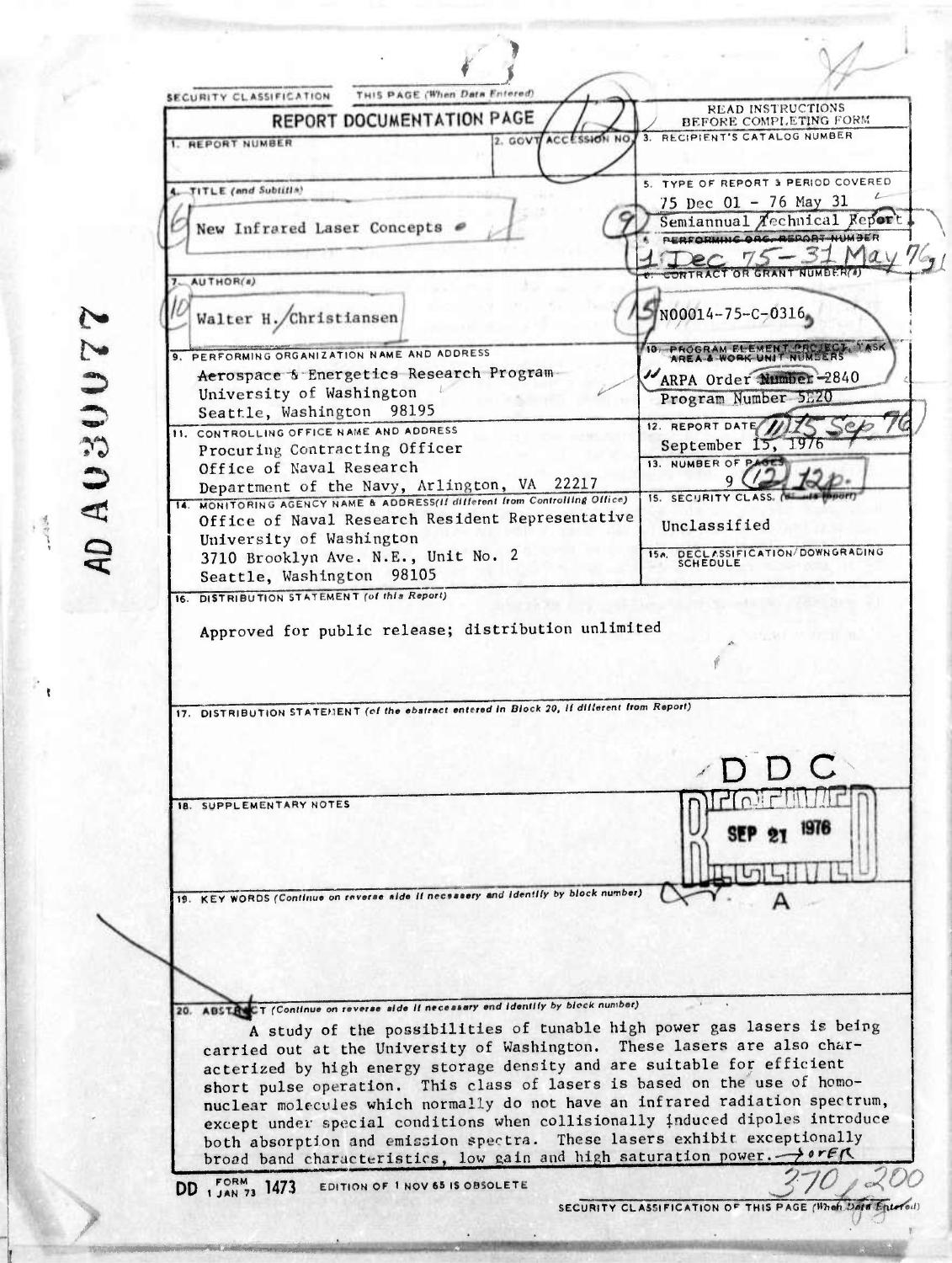**A.L.CO.**<br> **A.L.COO <sup>i</sup>** *Dtttti Fntrroti)*

*<sup>r</sup> #*

As part of this interest, the possibilities of lasing homonuclear molecules such as  $\texttt{H}^\textsf{O}_2$  or  $\texttt{N}^\textsf{I}_2$  directly without the use of permanent dipole additives is being studied. Basically the idea is to produce an inversion in a gas by a high-pressure e-beam-stabilized electric discharge and then induce radiative transitions via collision partners or electric fields. Of the many molecular possibilities,  $H_2^{\uparrow\prime}$  has been chosen as a likely candidate for  $_{\mathcal{M}/\mathcal{L}}$ such a laser because of its relatively short wavelength transitions  $(2.8\%)$ and easily achieved population inversion. Sain has been predicted over a bandwidth extending from 2.7 $\mu$  to 10 $\mu$  using the principle of collisionally induced dipole. The magnitude of the peak gain which occurs at 2.8µ is proportional to pressure squared and for a mixture of <sup>1</sup> part H2 and 12 parts Xe equals-approximately  $5\%$ /meter at 50 atmospheres.

M *\*&>..*

**f I**

<sup>X</sup>The induced dipole laser (collisional or external electric field induced) represented by this study will be a unique laser. The physics of this laser are different in many ways to more conventional lasers and the laser system would show these differences. For example, the estremely wide bandwidth is a consequence of collisional phenomena at high pressures and not apparent in conventional lasers. The work at the Aerospace Research Laboratory builds on the scientific in $\bar{t}$  Astigation and measurement of induced infrared activity carried out principally at the University of Toronto. (The USSR appears to have some effort in the electric field induced laser as evidenced by the publication of Basov et.al. We have found theoretically that an e-beam stabilized electric discharge can pump a mixture of high pressure Xe-H<sub>2</sub> or D2 to storage densities on the order of 1 KJ/lit and be inverted so that lasing can occur between the 1 to 0 level of the vibrational states. Lasing is possible without pre-cooling the mixture.

HUSSEN STATISTICS AND CONSTRUCT

wind rulled the chart

and with the signal property of the state of the state of the state of the state of the company ables to the me debt . I have computed with a factor would to the set no laws, at straight in who wind to do note that the where present form the server in the will be the different of the veries. e vent a varia singular el agora fost ma Cestitane vizen a salva el agor

**SECURITY CLASSIFICATION OF THIS PAGEfWhan** *Detm Enfrtd)*

The company of the company of the company of the company of the company of the company of the company of

 $\frac{1}{2}$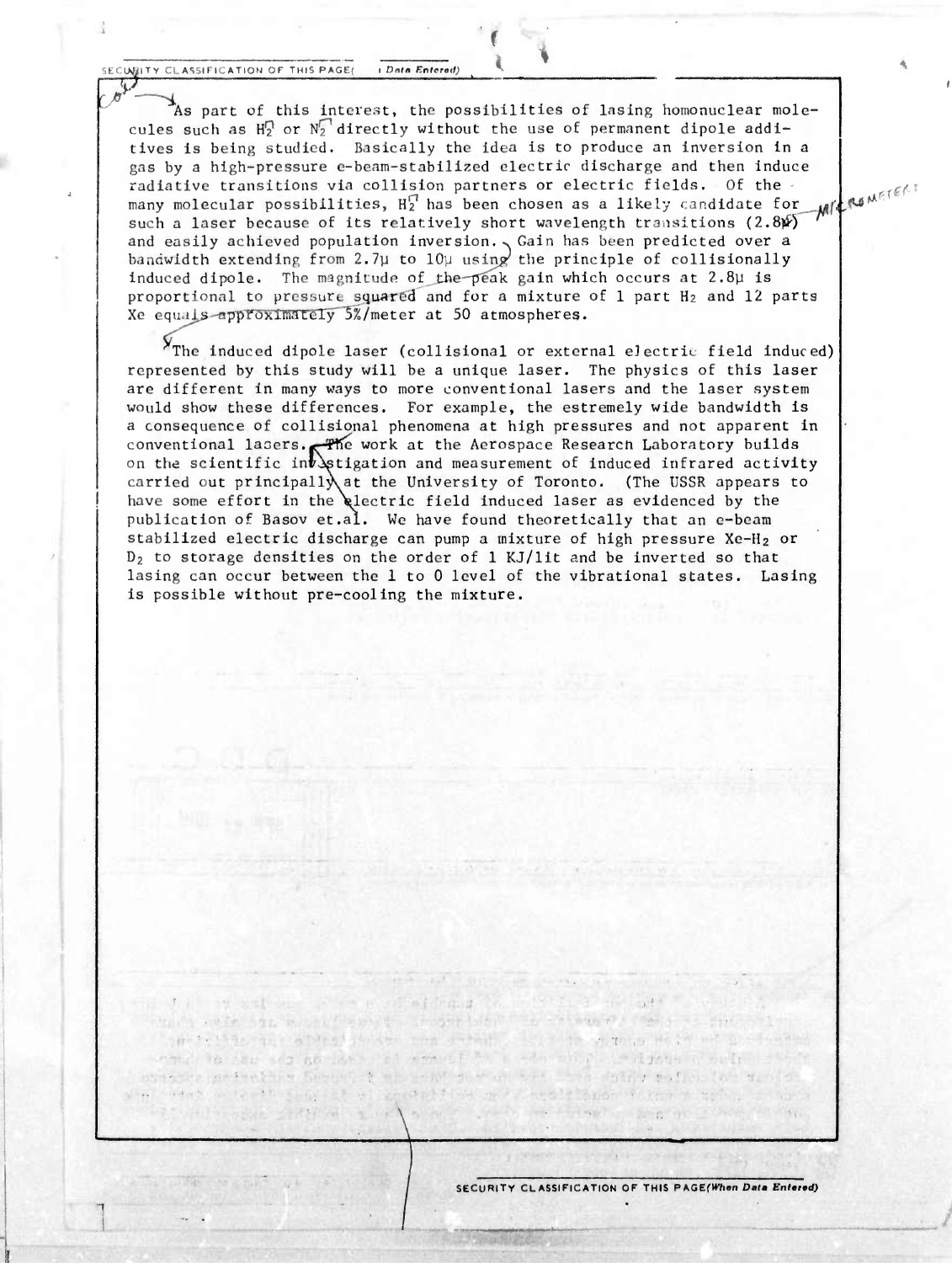Form Approved, Budget Bureau No. 22-R02013

.

 $\mathcal{L}$ 

Semiannual Technical Report

September 15, 1976

Period Covered: 75 Dec 01 - 76 May 31

ARPA Order Number 28A0

Program Number 5E20

Contract Number N00014-75-C-0316

Principal Investigator: Walter H. Christiansen Phone: (206) 543-6321

Scientific Officer: Director, Physics Program Physical Sciences Division Office of Naval Research 800 N. Quincy Street Arlington, VA 22217

Title: "New Infrared Laser Concepts'

Amount of Contract: \$100,000.

The views and conclusions contained in this document are those of the authors and should not be interpreted as necessarily representing the official policies, either expressed or implied, of the Advanced Research Projects Agency or the U.S. Government.

*mmmmmmmmi*

Contractor: Board of Regents University of Washington Seattle, WA 98195

Effective Date of Contract: 75 Dec 01

Contract Expiration Date: 76 Nov 30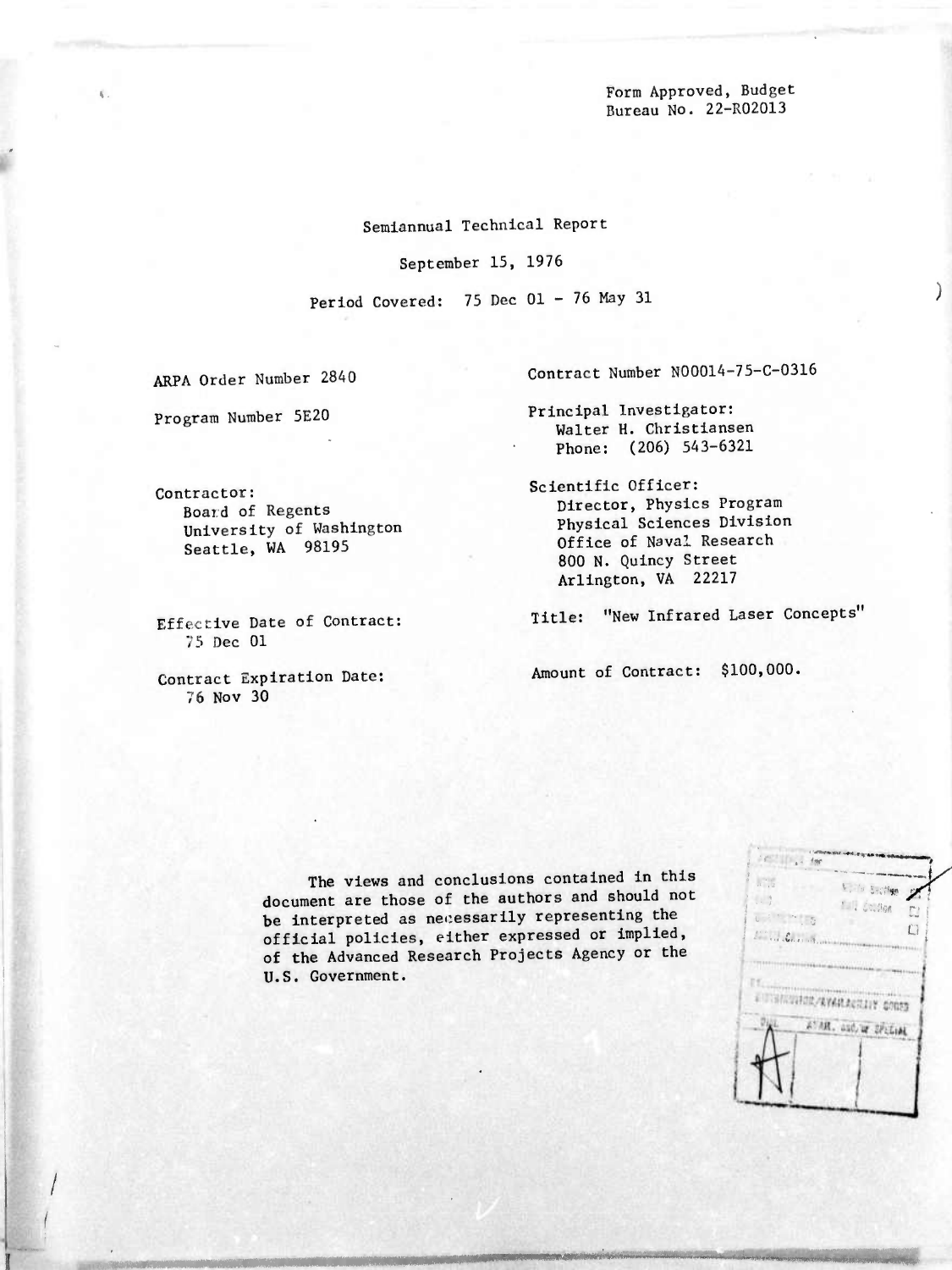## TECHNICAI. PROGRAM

## Summary

"\*• ""' ' ...;.,.-,....,-,..> ,.

A study of the possibilities of tur *hie* high power gas lasers is being carried out at the University of Washington. These lasers are also characterized by high energy stovage density and are suitable for efficient short pulse operation. This class of lasers is based on the use of homonuclear molecules which normally do not have an infrared radiation spectrum, except under special conditions when collisionally induced dipoles introduce both absorption and emission spectra. These lasers exhibit exceptionally broad band characteristics, low gain and high saturation power.

As part of this interest, the possibilities of lasing homonuclear molecules such as  $H_2$  or  $N_2$  directly without the use of permanent dipole additives is being studied. Basically the idea is to produce an inversion in a gas by a high-pressure e-beam-stabilized electric discharge and then induce radiative transitions via collision partners or electric fields. Of the many molecular possibilities,  $H_2$  has been chosen as a likely candidate for such a laser because of its relatively short wavelength transitions  $(2.8\mu)$ and easily achieved population inversion. Gain has been predicted over a bandwidth extending from 2.7y to lOy using the principle of collisionally induced dipole. The magnitude of the peak gain which occurs at 2.8y is proportional to pressure squared and for a mixture of 1 part  $H_2$  and 12 parts Xe equals approxiaately 5%/meter at 50 atmospheres.

The induced dipole laser (collisional or external electric field induced) represented by this study will be a unique laser. The physics of this laser are different in many ways to more conventional lasers and the laser system

*mmmmmmmmmmmmmm* **.n. n. <sup>&</sup>gt; . ."..».. .».«w»—** *^»^^..mmmm* **m.** *<sup>n</sup>mmmmmMi mmmmm*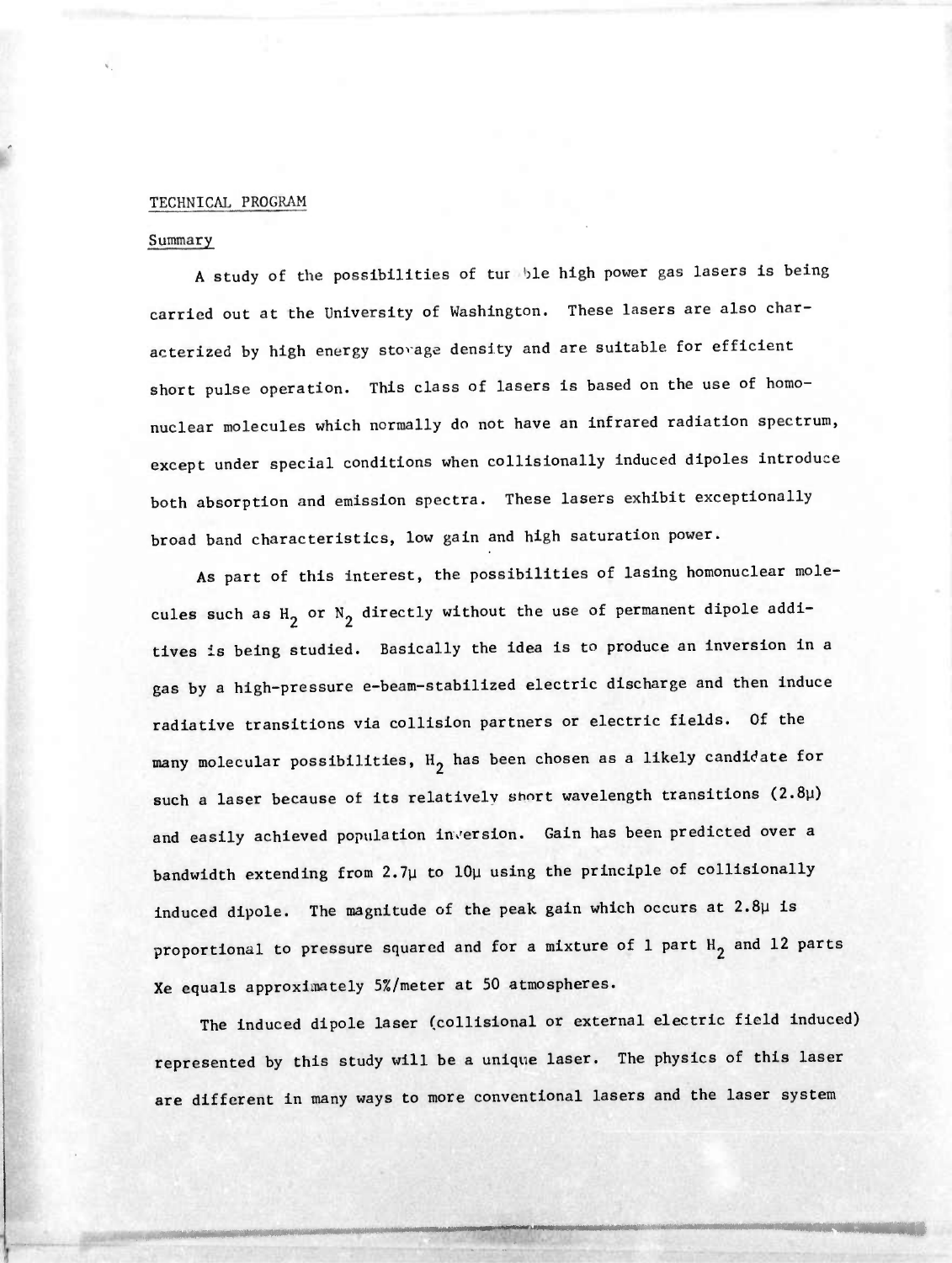would show these differences. For example, the extremely wide bandwidth is a consequence of collisional phenomena at high pressures and not apparent in conventional lasers. The work ac the Aerospace Research Laboratory builds on the scientific investigation and measurement of induced infrared activity carried out principally at the University of Toronto.<sup>1,2,3,4</sup> (The USSR appears to have some effort in the electric field induced laser as evidenced by the publication of Basov et.al.<sup>5</sup> We have found theoretically that an ebeam stabilized electric discharge can pump a mixture of high pressure  $Xe-H_2$ or Xe- $D_2$  to storage densities on the order of 1 KJ/lit and be inverted so that lasing can occur between the 1 to 0 level of the vibrational states. Lasing is possible without pre-cooling the mixture. The preliminary details of this study were published in reference 6.

During 1975, experimental apparatus was constructed to investigate the possibilities of a collisionally-induced dipole laser. The experimental tasks involved in using the apparatus during the report period will be described below.

## Technical Progress and Tasks

As part of the new infrared laser program the following tasks are being studied during this report period:

1. Electron-Neutral Inverse Bremsstrahlung Measurements: The important effects of inverse bremsstrahlung on gain measurements was mentioned in reference 6. Accordingly a large portion of our research effort is devoted toward quantitatively assessing this phenomena. We are attempting to measure this continuum background absorption at three wave lengths, 0.63y, 2.8y, and 10.6y in order to assess its wavelength dependence. Cursory measurements at 0.63y indicate no detectable absorption, as might be expected at our electron densities  $(0 (10^{14})/$ cm<sup>3</sup>). On the other hand a rather complete survey of the absorption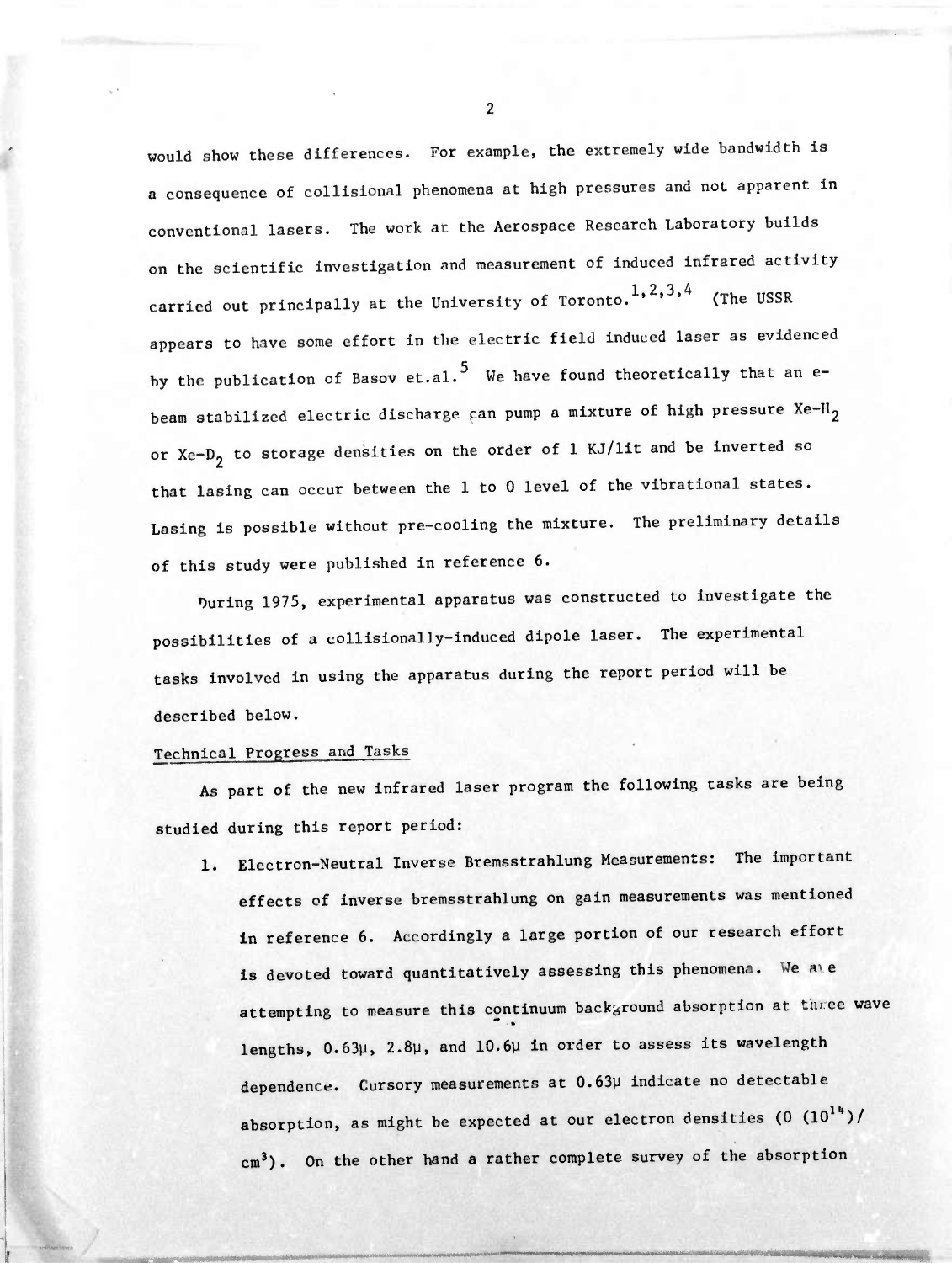vs E/N (electric field/no. density) at 10.6µ has been done in  $N_2$ and  $H_2$  gases. A mixture of  $H_2$ -Xe was also tried, but a mechanical failure of the e-beam foil window resulted In the mixture being lost. The absorption data @ 10.6µ was analyzed and compared with predictions. Based on our numerical analysis of the Boltzmann equation for secondary electrons in the sustalner, we have computed the absorption cross section to be expected on the basis of the theory of Bekefi $^\prime$  and Bunkin et.al.  $^8$  The absorption coefficient is defined as the product NeN  $Q_a$ , where Ne is electron density, N neutral density, and  $Q_a$  is the absorption cross section. The results of this analysis is shown in fig. 1 for  $H_2$ . While there is considerable scatter in the experimental results (vertical bars) there is good verlap wi the predictions for the cross section as E/N. A similar graph exists for  $N_2$ . Measurements at 2.8µ are being tried now.

2. V-V Rate Measurement in  $D_2$ : No measurements of the VV rates in homonuclear molecule exists to our knowledge. We are attempting a measurement of the WV rates in  $D_2$  via the laser fluorescent technique as part of our program.  $D_2$  is being used instead of  $H_2$  for the measurement because of the need to maximize the laser absorption. But the results will presumably be similar to those of  $H_2$ . Measurement of V-V energy transfer rates will be obtained in vibrationally excited  $D_2$  and HD. By absorbing a short pulse of HF laser radiation ( $\simeq$ 1 joule in 30 nsec), the D<sub>2</sub> molecules are excited to the first vibrational level. The V-V rates will be obtained by recording the time variation of the collision-induced spontaneous overtone emission radiation from the second vlbrational levels. The electrical discharge of the HF laser has been studied and is now operational. A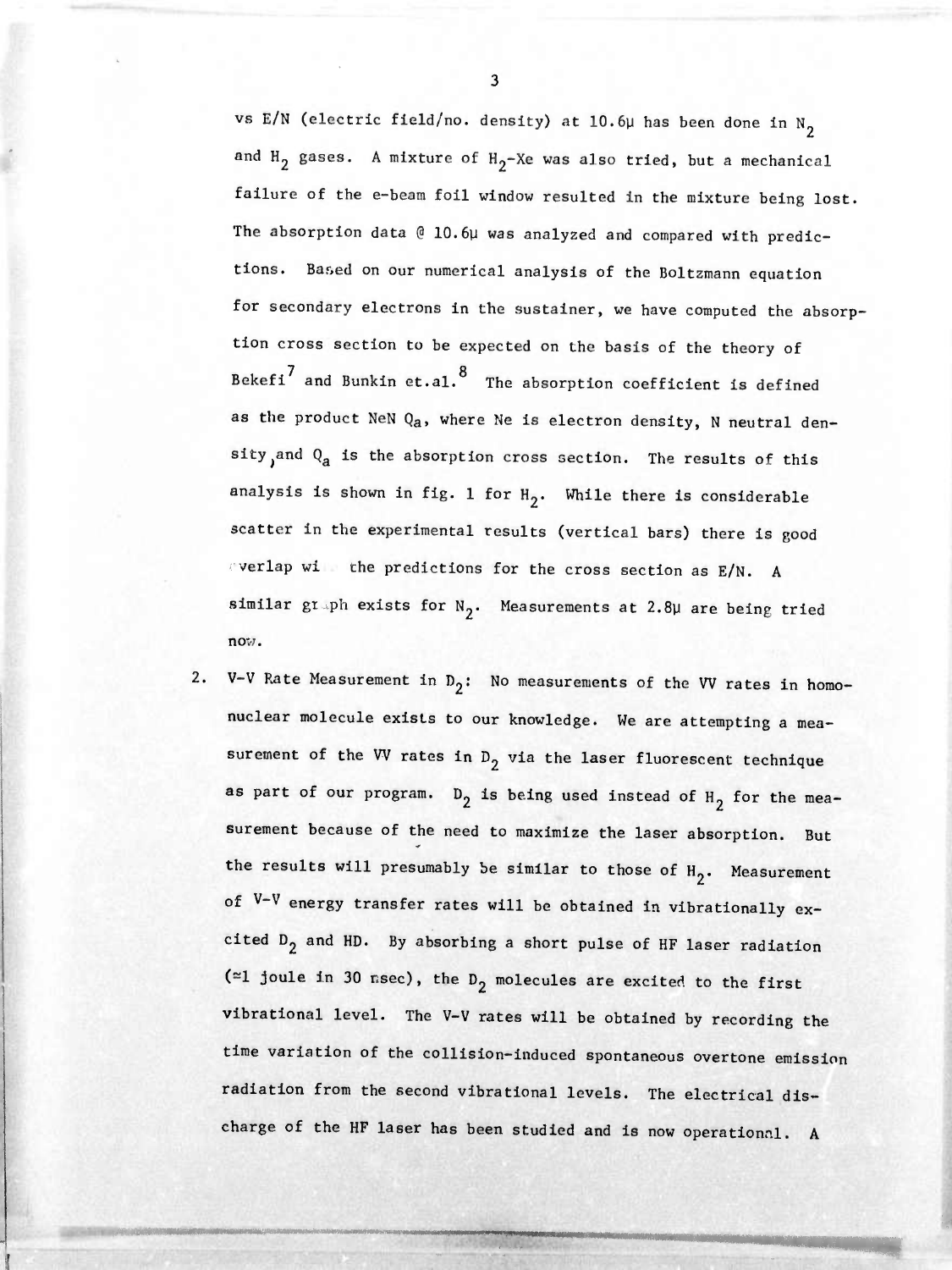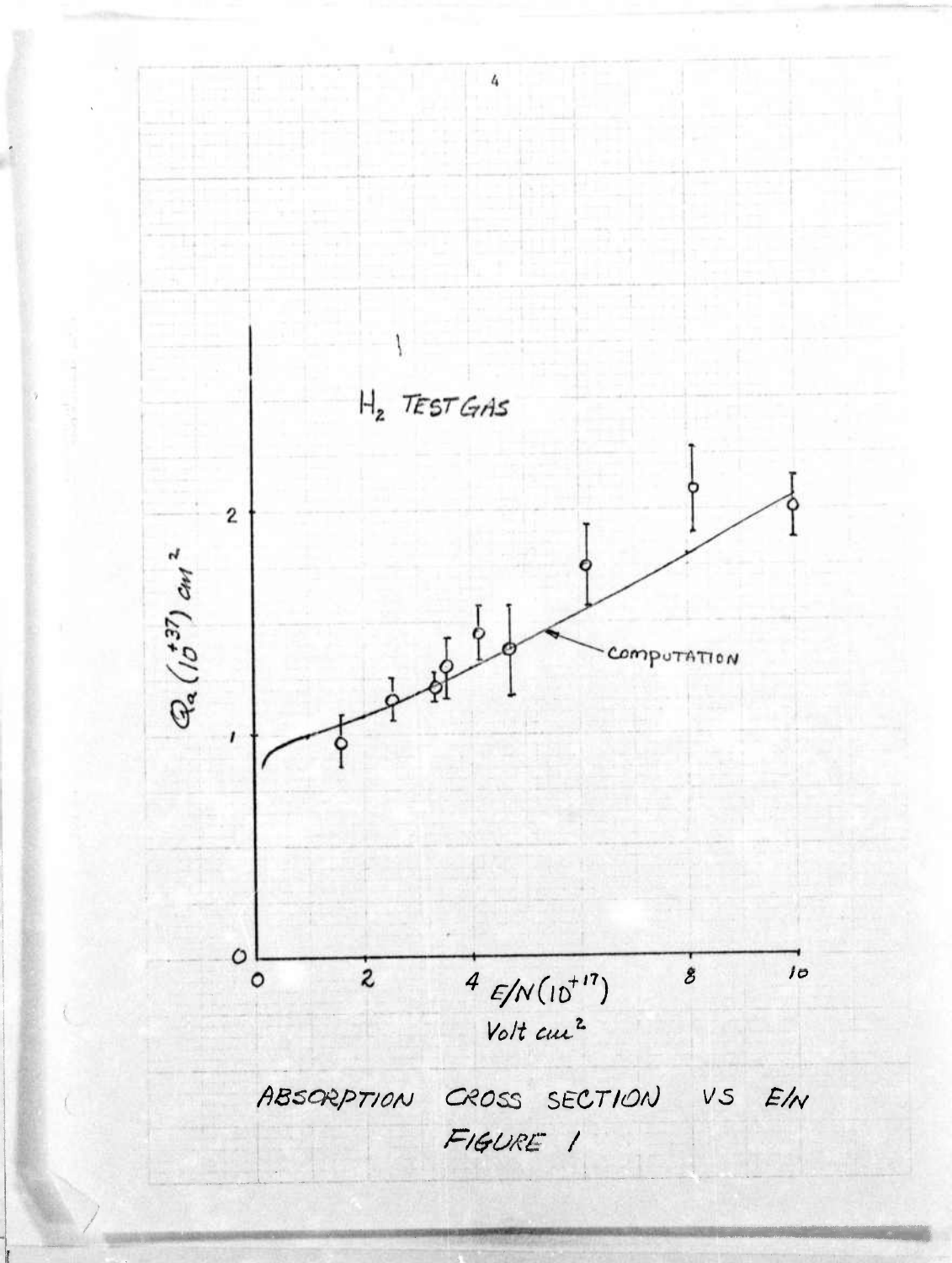schematic of the experimental apparatus which was previously discribed is shown in fig. 2.

fOV ^.V-.^J^M^^ *:^.-K^\*Ar-m-r^:- ^'t^* ^ :7.^v-.;.'^'-'^i^ ,!,,; ;.|,<:;^.v<sup>1</sup> ., ,, ;

The main thrust of this project in the past 6 months has been optimizing the detection system and minimizing the scattering light from the HF laser which masks the weak fluorescence from  $D_2$ . Electrical noise from the discharge has been almost completely eliminated by using an aluminum Faraday cage which encloses the laser and its power supply. In addition the detector and associated electronics have been shielded. Elimination of scattered laser light which interfers with the fluorescent signal has been difficult to achieve (laser power is a few megawatts, fluorescence power  $\approx$  10  $\mu$ W). The combination of 2 multilayer dielectric filters in front of the detector and a  $C_2H_2$  gas cell to absorb the scattered laser light closest to the fluorescence wavelength was insufficient. To eliminate additional reflections inside the pressure cell, a very steep cone was mounted on the back of the cell and painted with optical black as was the entire inner surface of the cell. This reduced the scattered light to a tolerable level, but it was found that the HF pulse vaporized the paint, introducing a foreign gas into the  $D_2$ -Xe mixture, creating a fluorescent signal considerably greater than expected for  $D_2$ . Presently an aluminum reflector is used in the back of the cell so that most of the light will be focussed back out of the entrance window. It was found that the lens system for collecting the fluorescence was focussing only a few tenths of a percent of the fluorescence onto the detector - an insufficient power to observe the signal. The lens was replaced by an elliptical reflector that increases the collected light on the detector by a factor of 6. Furthermore, a current to voltage amplifier has been employed in the detection system that

i'n'i'ni--iii isaacaana fiirinta fiirinta fiirinta fiirinta fiirinta fiirinta fiirinta fiirinta fiirinta fiiri

Mathematic Control of the United States

**/**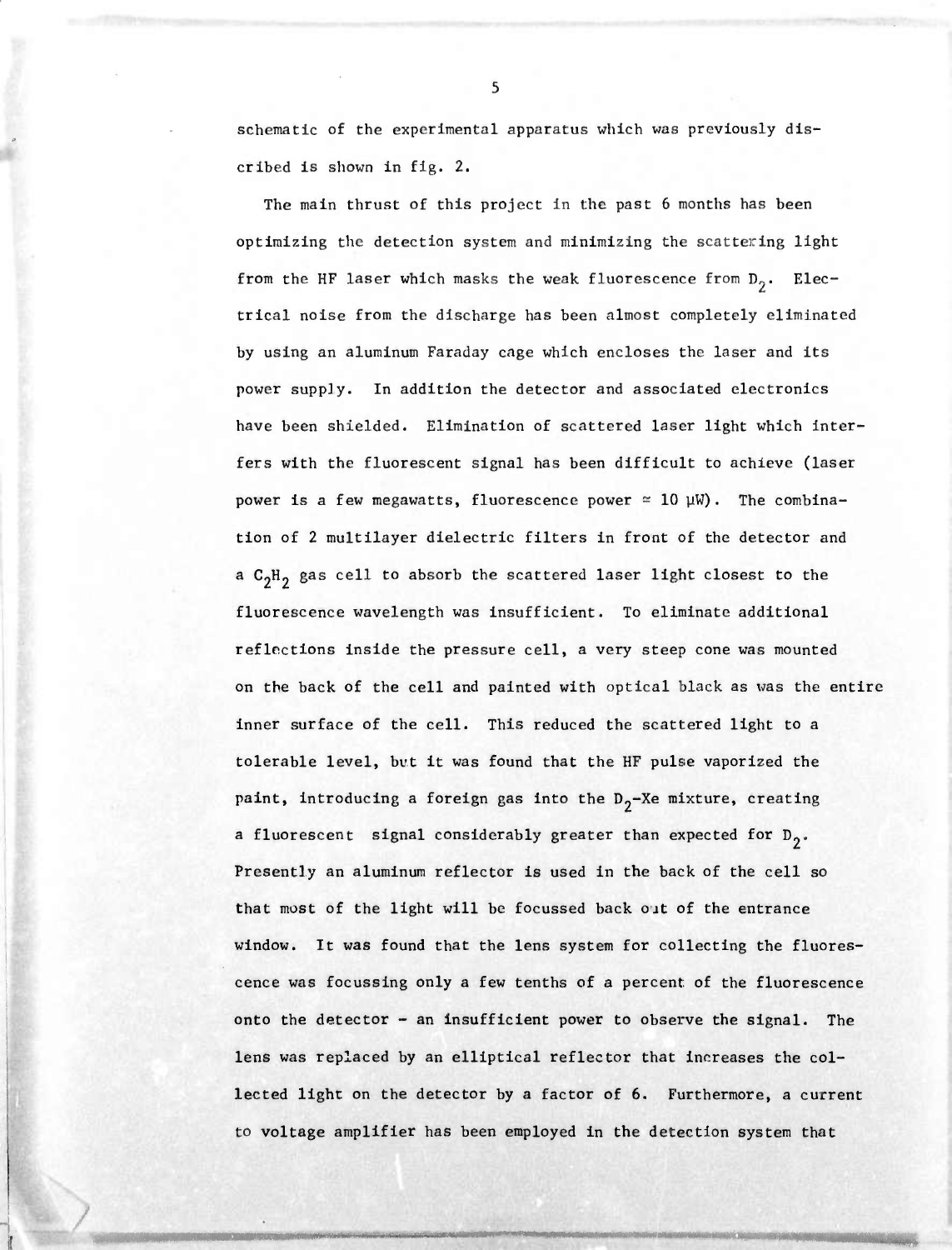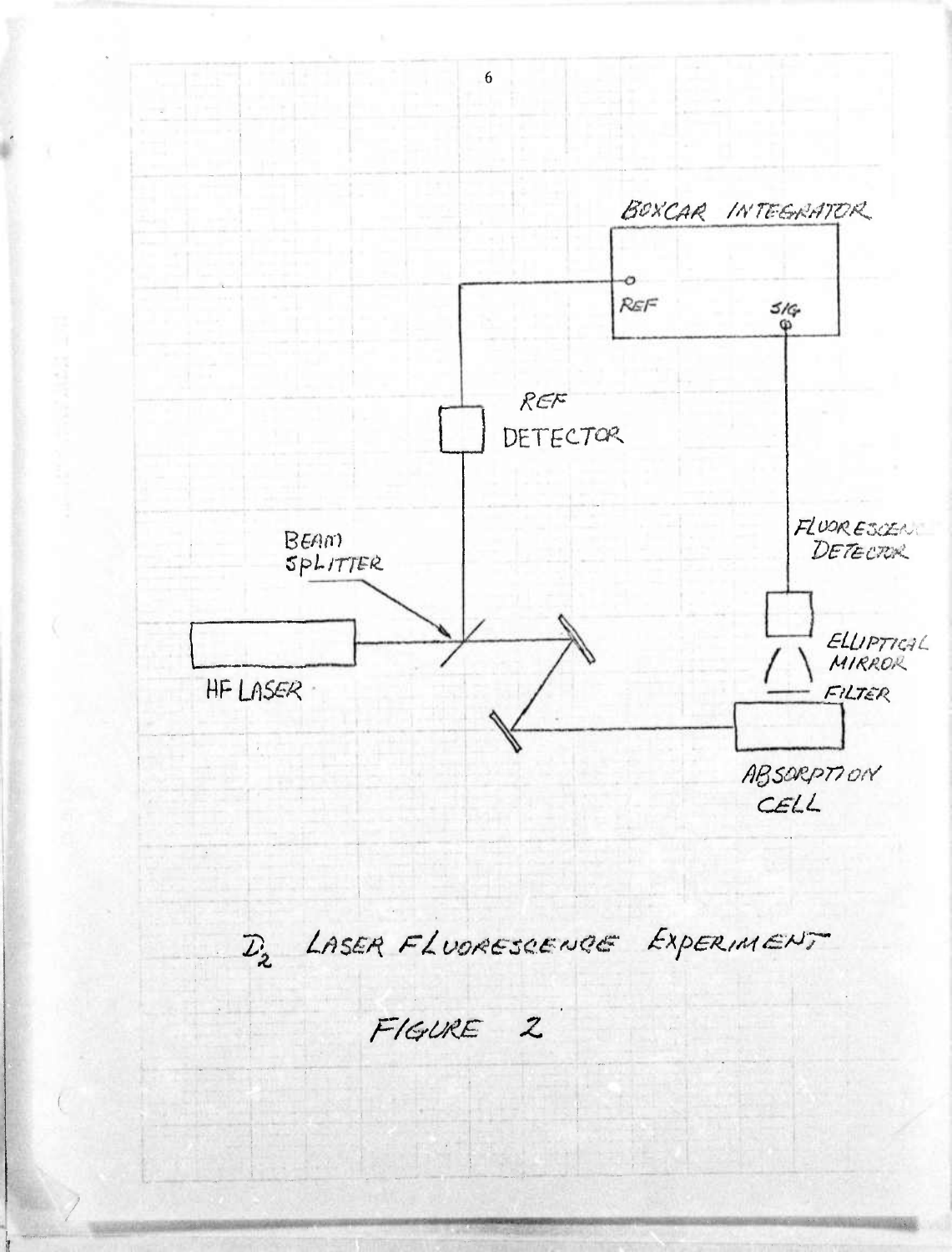

CORRESPONDING HF LASER PUMP SIGNAL O. I persec / com.

FIGURE 3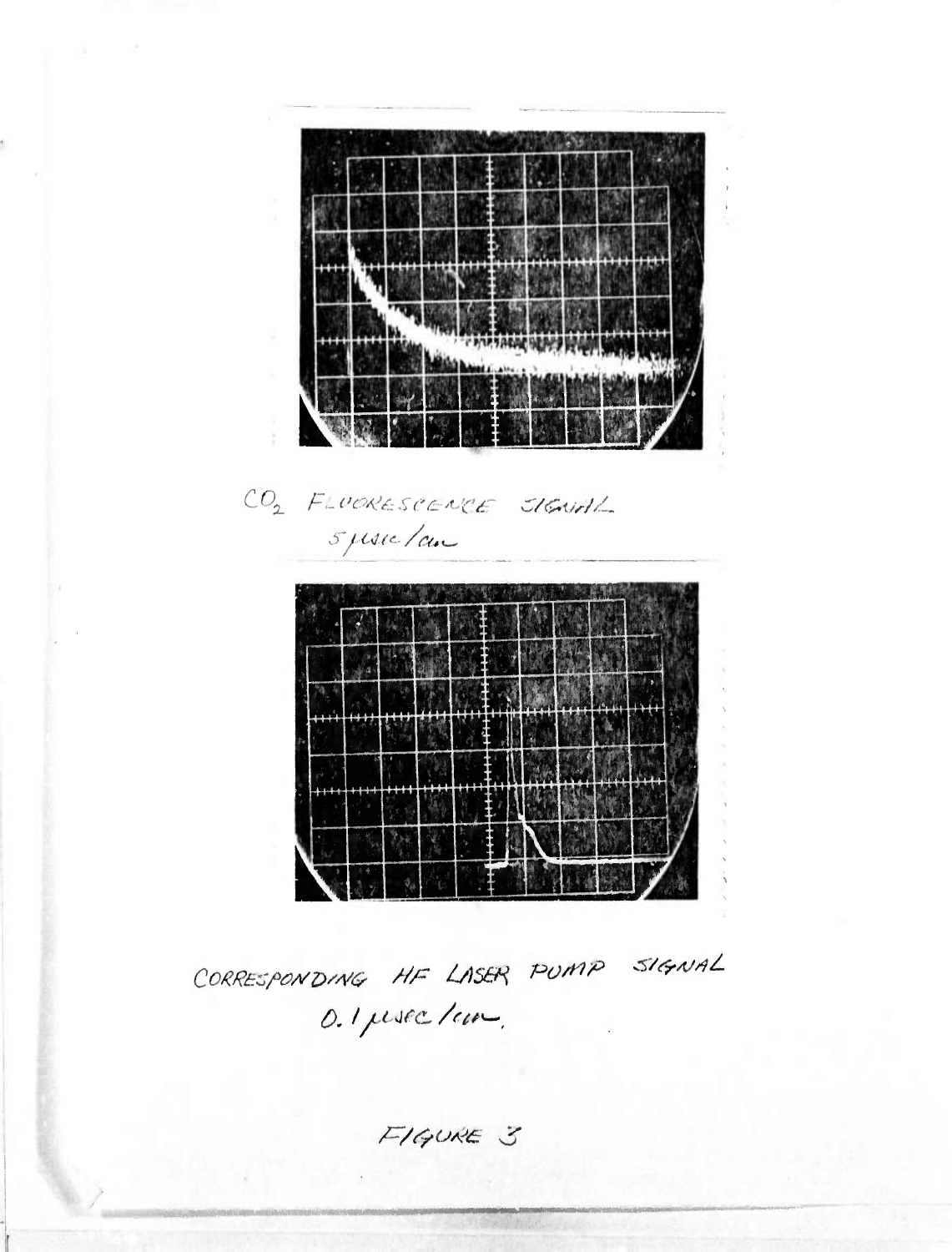has increased the responsivity to the point where the noise observed is dominated by detector noise, while maintaining a time constant RC < 1 µsee - i.e., we have achieved optimum detectivity for our detector.

**,** *.-':..-i-l.: :*■■■*/ . ' ' ' '* **-'**

As a diagnostic for the detection system, the fluorescence of  $CO_2$ at 4.3µ has been observed, following HF laser pumping of the 000  $\rightarrow$ 021 transition. A typical output of the detected fluorescence is shown in fig. 3. In this figure the horizontal scale is in 5 usec/ cm while the vertical scale is in arbitrary units of fluorescent Intensity. The HF laser pulse is short being only 0.2 ysec duration so that the resulting signal is nearly that of a simple experimental decay. As VV exchange between the modes of CO is extremely rapid (order of 2 collisions), the fluorescence corresponds to the radiative decay of the 001 level.<sup>9</sup> We have measured the V-T relaxation rate to be  $p\tau = 2.5 \pm 0.5$  msec - torr for the 001 level in pure  $CO_2$ . We will continue these measurements at high pressure and with foreign buffer gases to determine the influence of 3 body collisions after the fluorescence measurements for  $D_2$  have been accomplished. We have also measured the absorption coefficient of the prineipal absorbing rotational line of the  $co_2$  and the frequency difference between the laser signal and absorber for this line.

3. Gain Measurements: No gain measurements on H<sub>2</sub>-Xe mixtures have been carried out during this period. It was felt that this measurement should be delayed (until the inverse bremsstrahlung measurements were completed).